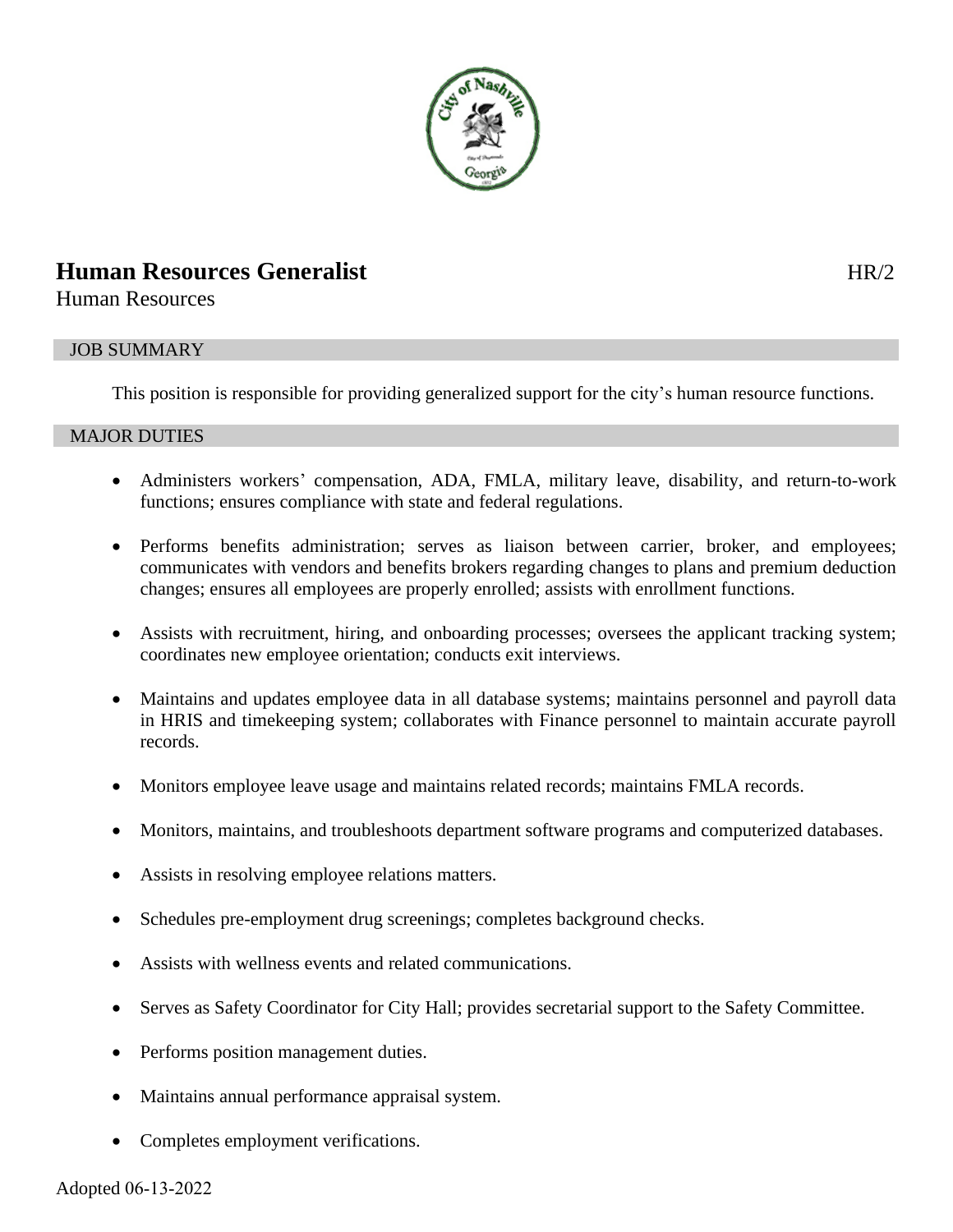• Performs related duties.

## KNOWLEDGE REQUIRED BY THE POSITION

- Knowledge of human resource management principles and practices.
- Knowledge of state and federal employment laws.
- Knowledge of workers' compensation policies and procedures.
- Knowledge of city recruitment and hiring practices.
- Knowledge of city and departmental policies and procedures.
- Knowledge of computers and job-related software programs.
- Knowledge of employee benefits administration principles.
- Skill in prioritizing and organizing work.
- Skill in oral and written communication.
- Skill in the provision of customer services.

## SUPERVISORY CONTROLS

The Human Resources work in terms of general instructions. completed work for compliance with procedures accuracy, and the nature and propriety of the final results.

#### **GUIDELINES**

Guidelines include employment laws, federal and state regulations, benefit plans, and city and department policies and procedures. These guidelines require judgment, selection, and interpretation in application.

## COMPLEXITY/SCOPE OF WORK

- The work consists of varied human resources management duties. Strict regulations and deadlines contribute to the complexity of the position.
- The purpose of this position is to provide the City of Nasahville with a Human Resource employee who will be responsible for the human resources functions. To successful performance and ensure the efficiency and effectiveness of those functions.

#### **CONTACTS**

• Contacts are typically with co-workers, other city employees, elected and appointed officials, benefits providers, claims adjusters, job applicants, and the general public.